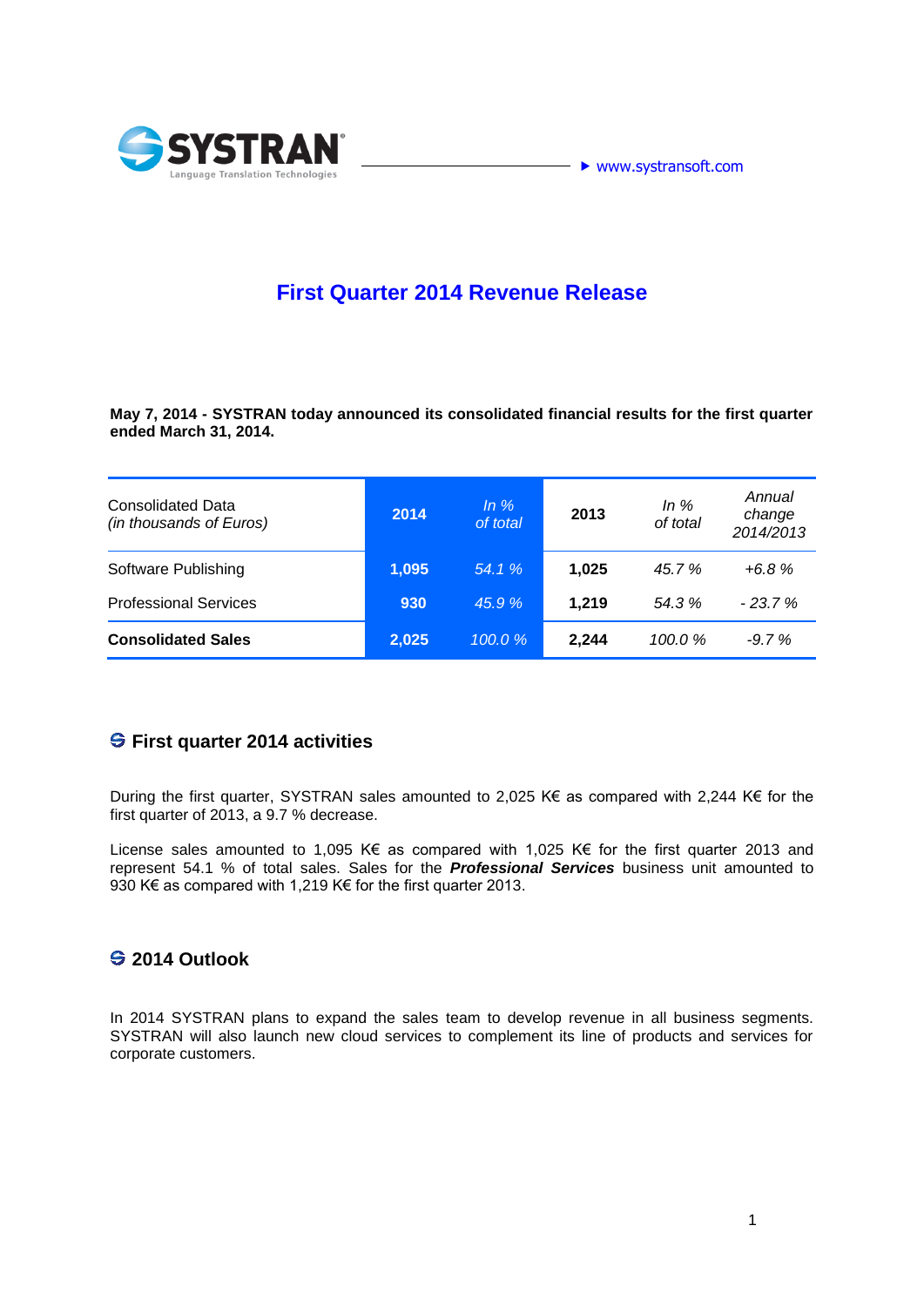## **S** Tender offer project by CSLI

On April 25, 2014, SYSTRAN and CSLI confirmed that in accordance with the announcement made on April 2, CSLI had completed the acquisition of all of the shares held in SYSTRAN by Dimitris Sabatakakis<sup>1</sup>, Guillaume Naigeon<sup>2</sup>, Denis Gachot, Jean Senellart, Charles-Eric Boscals de Réals<sup>3</sup>, together with Valfinance and SOPI, representing approximately 38.04%<sup>4</sup> of SYSTRAN's share capital, at the price of €5 per share and for a total purchase price of approximately €15.7 million.

As announced, and in accordance with the regulations of the French *Autorité des marchés financiers* (AMF), in the following weeks CSLI will file a tender offer for all of the remaining shares at the price of the block trade, namely €5 per share. The bidder will reserve the right to undertake a squeeze out (*retrait obligatoire*) if the minority shareholders do not represent more than 5% of the shares or voting rights of SYSTRAN following the completion of the tender offer.

Shareholders are reminded that the tender offer will be subject to the control of the AMF and that Sorgem Evaluation has been appointed as independent expert, for the purpose of delivering a fairness opinion which will be included in SYSTRAN's response document to the tender offer.

#### **Dispute with the European Commission**

SYSTRAN has lodged a new action against the European Commission in front of the Luxemburg Court. An assignment has been delivered to the European Commission on June 19, 2013. In this case Nr 157000, the European Commission delivered its memorandum on February 18, 2014. On March 20, 2014 the District Court of Luxembourg (Eighth Chamber) informed SYSTRAN that it has to deliver its memorandum in response on June 20, 2014 latest.

On the other hand, the European Commission has claimed for compensatory interests, based on 12,001,000 Euros which have been reimbursed to the Commission. SYSTRAN has recorded a provision to cover the risk of paying these interests. But SYSTRAN has disputed this claim for compensatory interests and has lodged an action for annulment in front of the General Court of the European Union. In this case T-481/13-14, the European Commission delivered its response on November 28, 2013. SYSTRAN delivered its reply on January, 21 2014. On January 22, 2014 the Court informed SYSTRAN that the European Commission has to provide its memorandum in response on March 6, 2014. On March 14, 2014 SYSTRAN has been informed by the General Court that the European Commission didn't provide any response and therefore the written procedure was closed. The next step will be communicated by the General Court later on.

 $\overline{1}$ <sup>1</sup> Via a holding company held by Dimitris Sabatakakis, Chief Executive Officer and President of the Board of Directors of SYSTRAN, and to which he has contributed his SYSTRAN shares.

<sup>&</sup>lt;sup>2</sup> Directly and via a holding company held by Guillaume Naigeon, member of the Board of Directors of SYSTRAN, and to which he has contributed some of his SYSTRAN shares.

<sup>3</sup> Denis Gachot, Jean Senellart and Charles-Eric Boscals de Réals are members of the Board of Directors of **SYSTRAN** 4

I.e. 3,144,844 shares out of a total of 8,267,628 shares, taking into account the 300,000 shares created as a result of the exercise of the vendors' stock-options and transferred today to CSLI.